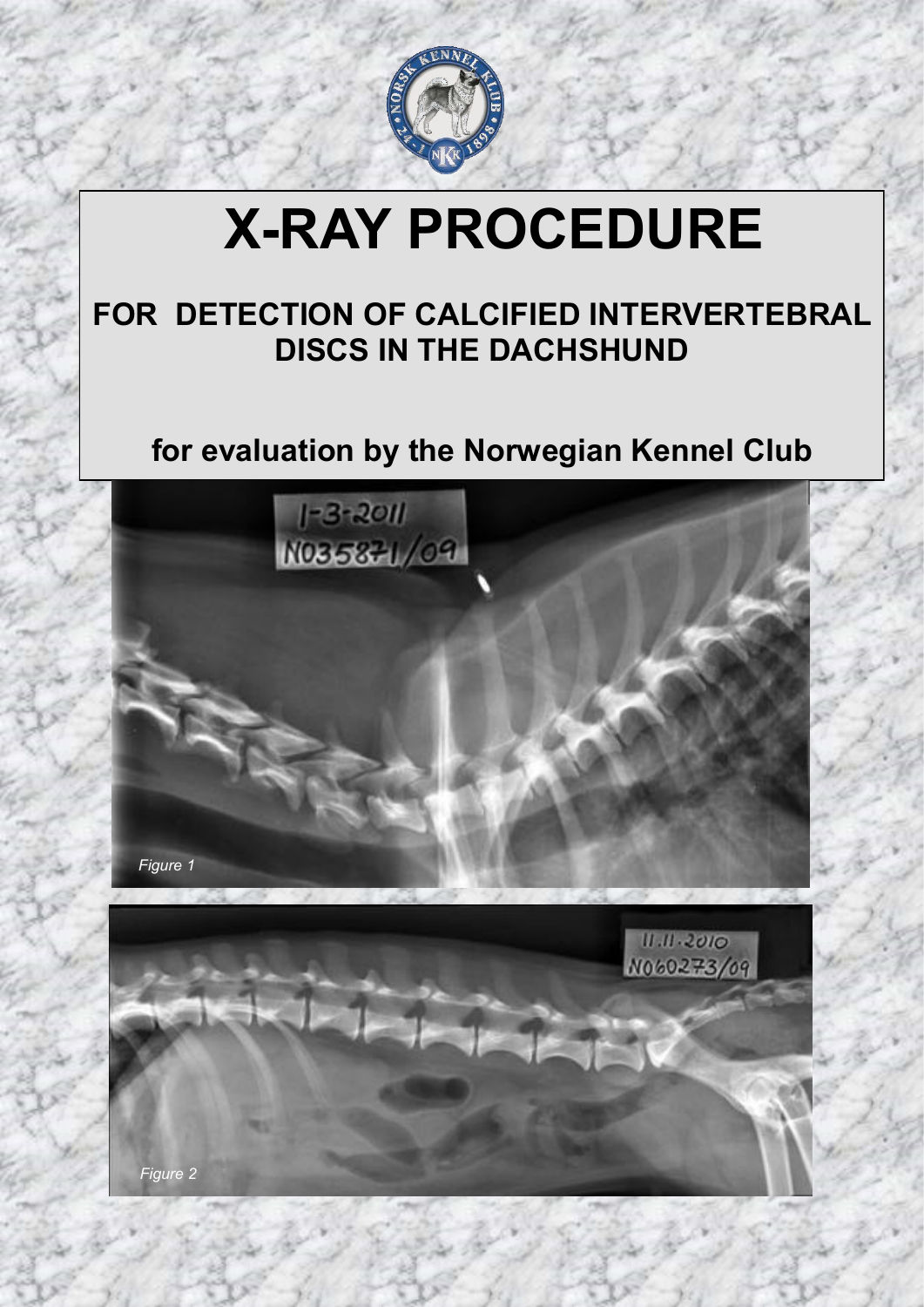

1st edition, 2013 Prepared by Øyvind Stigen, Norwegian School of Veterinary Medicine In cooperation with Astrid Indrebø, the Norwegian Kennel Club

Issued by the Norwegian Kennel Club The dog owners' organization

Box 163 Bryn 0611 Oslo Norway Tel. 21 600 900 Fax 22 600 901

helse@nkk.no http://www.nkk.no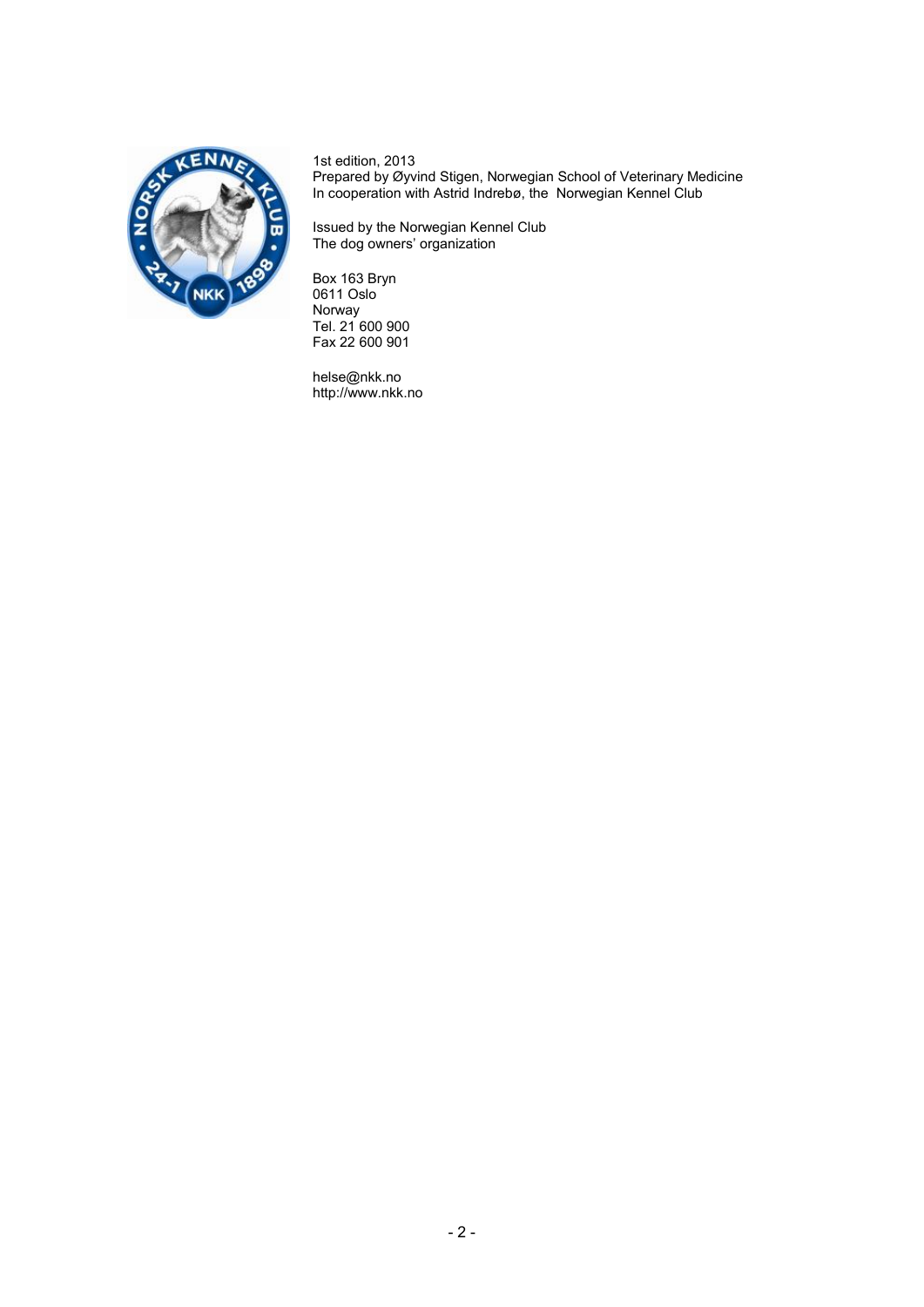# **PROCEDURE FOR X-RAYING THE VERTEBRAL COLUMN OF THE DACHSHUND**

# **for evaluation by the Norwegian Kennel Club**

A standardized x-ray procedure is required to secure the quality of the evaluation results. The aim of the x-ray examination is to detect calcified intervertebral discs. The results of the evaluations will be included in the Norwegian Kennel Clubs database and made available to club members and veterinarians through DogWeb (for foreign dogs not registered in the Norwegian Kennel Club– se page 10 for information). The results may be used as a tool in the Dachshund breeding program and as a part of health screening conducted by the Norwegian Kennel Club and The Norwegian Dachshund Club.

Dachshunds are particularly predisposed to intervertebral disc prolapse; various studies have shown that the disease affects approximately 20% of the dogs (1, 2). Depending on the location of the prolapse and its severity, symptoms will vary from mild back pain and paresis to total paralysis. It is well known that degenerative changes within the intervertebral discs, with dystrophic calcification, occur prior to the prolapse itself (3). Radiographic examinations have shown that the number of calcified discs in dogs is largest at 2 years of age (4), whilst the incidence of clinical disc prolapse is the greatest at 5 years of age (5). Dachshunds that have a high number of clearly calcified intervertebral discs at a young age have a higher risk of developing disc prolapse in later life. A relatively high heritability for the development of calcified discs has been found in the breed (6, 7).

### **Minimum age requirement (official radiographic age)**

X-rays of the vertebral column are performed when the dog is between 2 and 4 years of age.

#### **Preparation of the patient**

The dog must not be given any food 12 hours prior to the examination, but can have free access to drinking water. The coat on the neck, back and shoulder should be brushed and groomed so that dirt and small particles do not affect x-ray quality.

#### **Sedation**

The dog must be sedated prior to the radiographic exam. The sedation must be deep enough to allow positioning of the dog as specified in this procedure.

#### **Identification of x-rays**

The dog's identity (registration number and chip/tattoo number), as well as the date of the x-ray, must be included in the image before processing the x-ray so that it is clearly visible. The x-rays will not be evaluated if this information is not included in the image. The dog's ID number must be checked when the dog is on the x-ray table.

The radiographer should strive to achieve optimal aperture for the primary beam, i.e. approximately 7 vertebrae in length by 8cm in width.

#### **Projections and positioning**

The X-rays should only be in a *lateral projection*.

The vertebral column from C2 ( $2^{\omega}$  cervical vertebra) to S1 ( $1^{\omega}$  sacral vertebra) must be included in the x-rays.

The dog should be placed in *right lateral recumbency*, *without rotation* and with the *spine parallel to the table top*. In practice, this will require the dog to be firmly stretched out with its legs held parallel to the table top, while placing small spacer pads under the neck and caudal lumbar region (loin).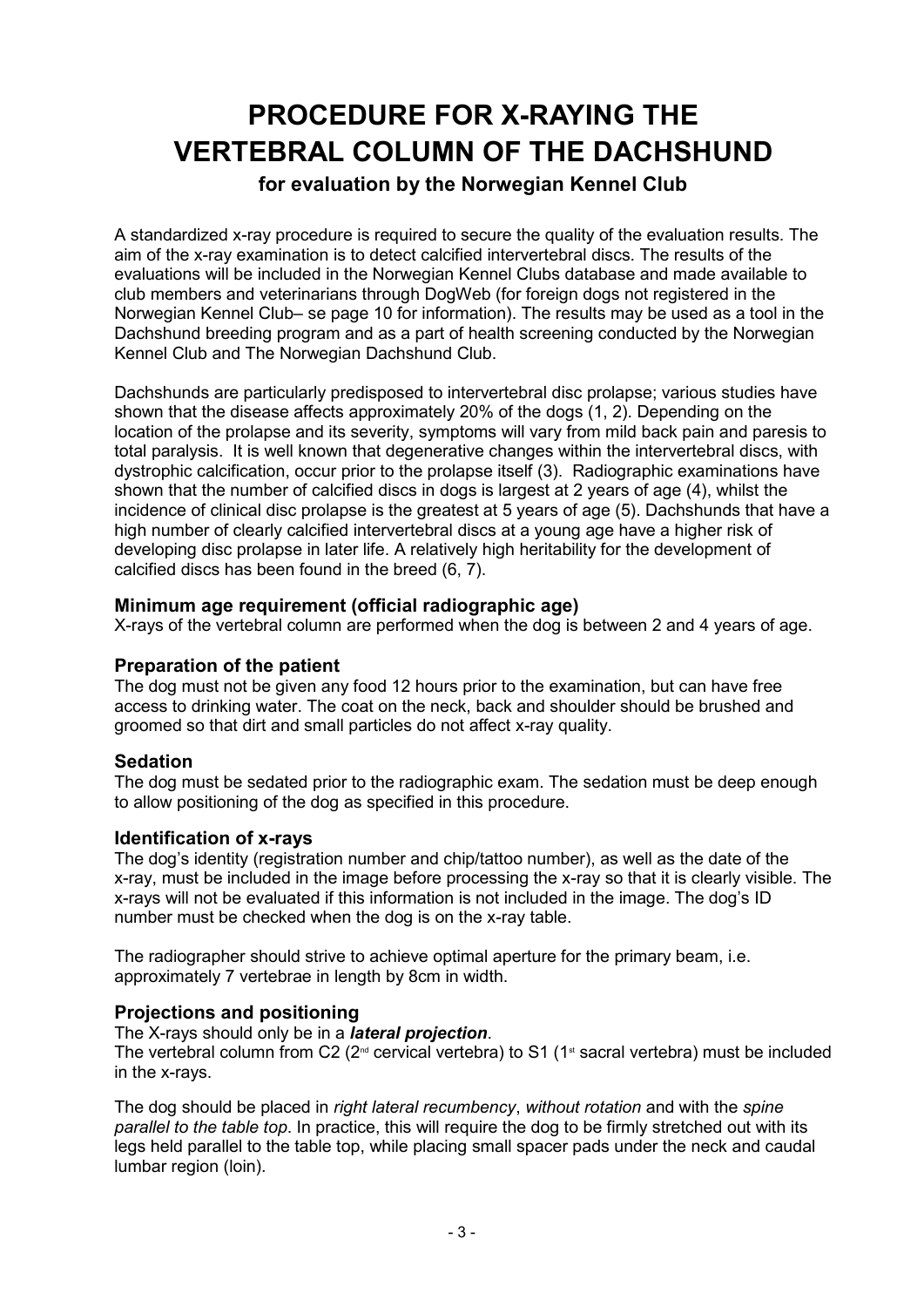### *Standard Dachshund: a minimum of 5 exposures*

- 1. Regio cervicalis (C2-T1): The beam should be centered on C5 (Figures 3 and 4)
- 2. Regio thoracalis cranialis (C7-T7): The beam should be centered on T3-4 (Fig. 5 and 6)
- 3. Regio thoracalis (T6-12): The beam should be centered on T9 (Figures 7 and 8).
- 4. Regio thoraco-lumbalis (T11-L4): The beam should be centered on L1 (Figures 9 and 10)
- 5. Regio lumbalis (L3-S1): The beam should be centered on L5-6 (Figures 11 and 12)



When x-raying the *cervical column*, one should avoid rotating the dog's head and make sure *both of the dog's front legs are stretched firmly backwards* – in order to avoid the shoulder and shoulderblade being projected over the posterior cervical vertebrae.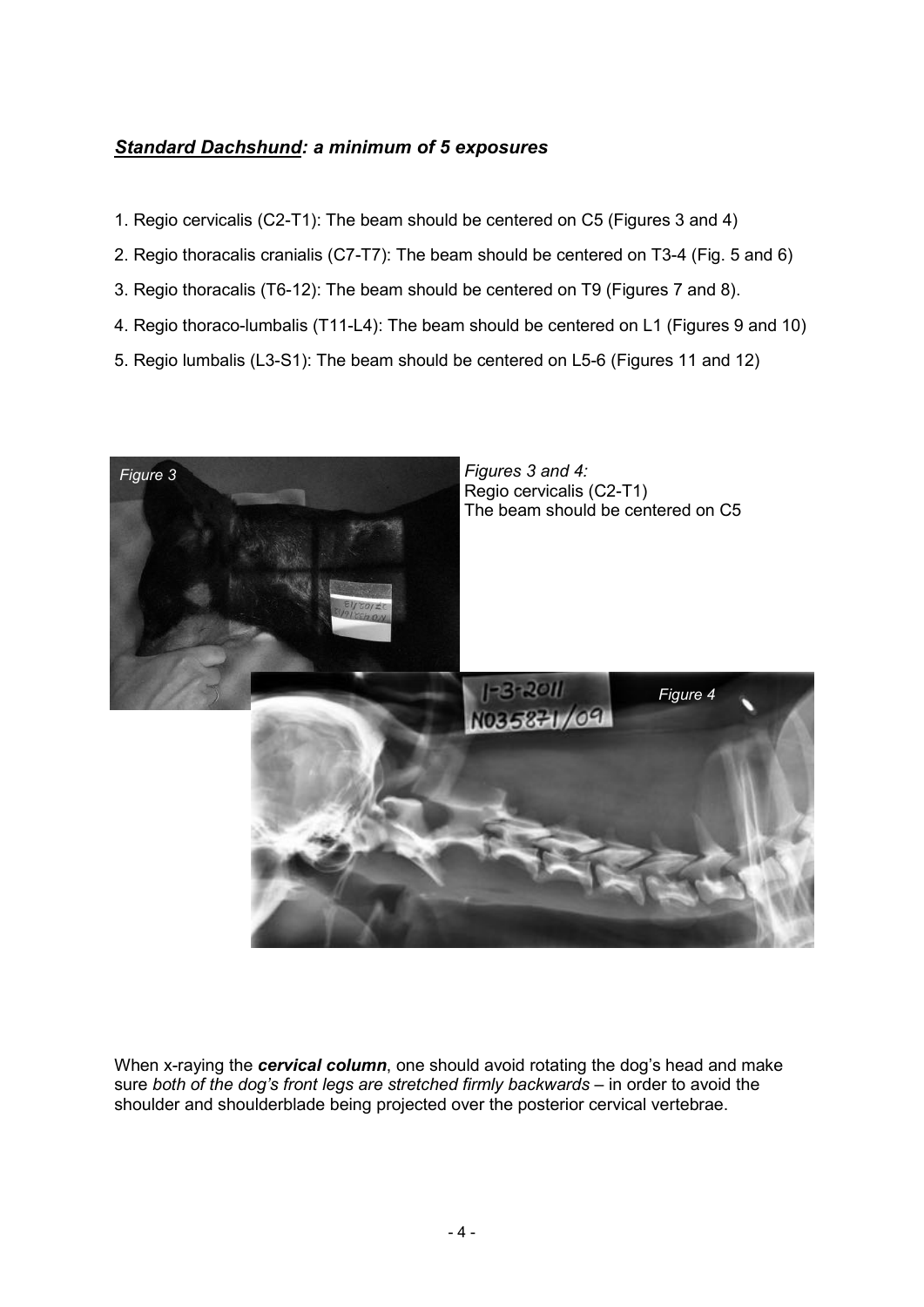

When x-raying the anterior part of the *thoracic column*, *the dog's front legs should be firmly stretched forward* – in order to avoid projecting the shoulder and shoulder blade over the anterior thoracic vertebrae.

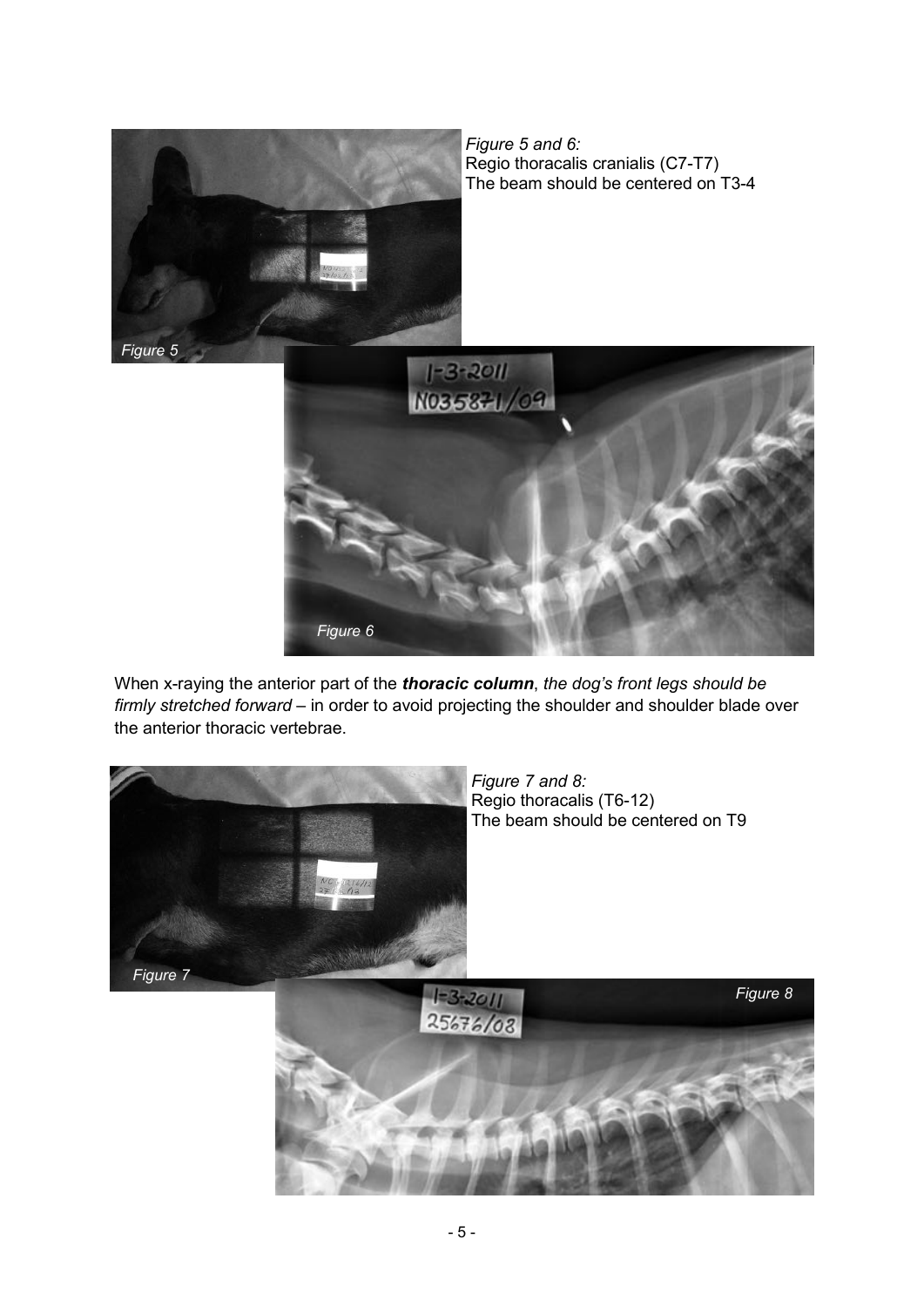



*Figure 11 and 12:*  Regio lumbalis (L3-S1) The beam should be centered on L5-6

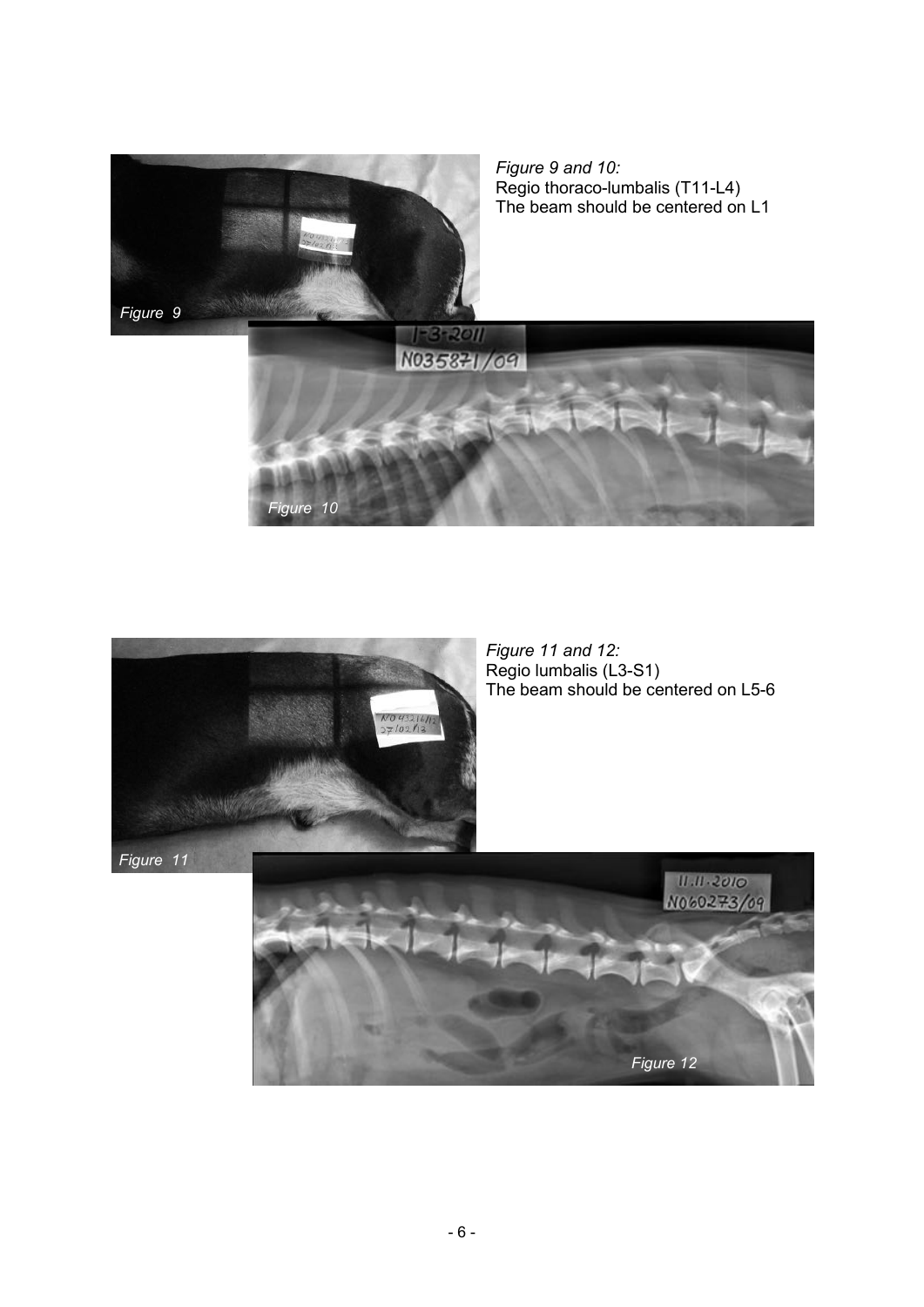# *Rabbit and Miniature Dachshund: a minimum of 4 exposures*

- 1. Regio cervicalis (C2-T1): The beam should be centered on C5 *(Figures 3 and 4)*
- 2. Regio thoracalis cranialis (C7-T8): The beam should be centered on T4 *(Figures 5 and 6)*
- 3. Regio thoraco-lumbalis (T7-L2): The beam should be centered on T11 *(Figure 13)*
- 4. Regio lumbalis (L1-S1): The beam should be centered on L4-5 *(Figure 14)*

*Figure 13:* Regio thoraco-lumbalis (T7-L2) The beam should be centered on T11



*Figure 14* Regio lumbalis (L1-S1) The beam should be centered on L4-5

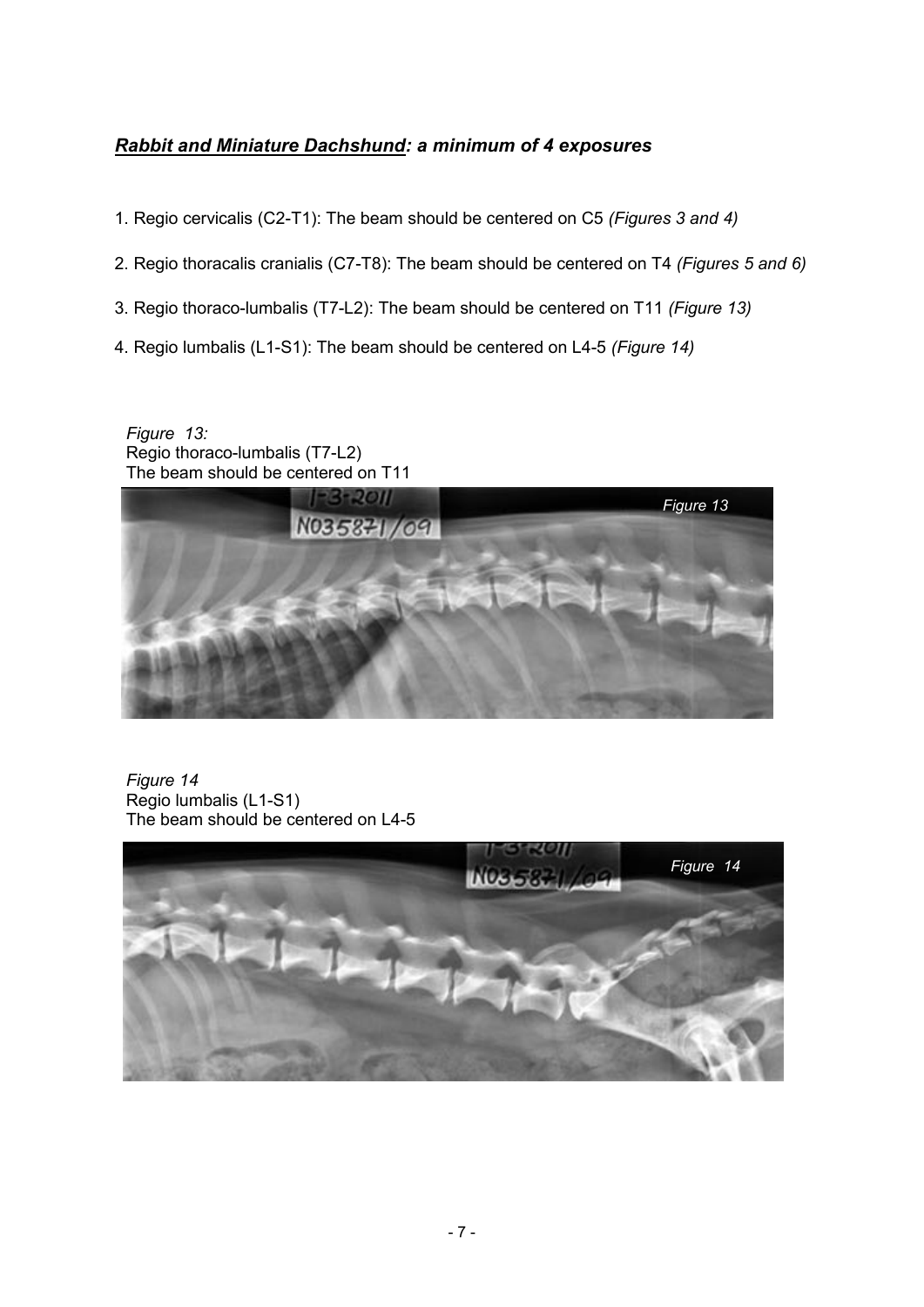#### **ASSESSMENT OF X-RAY QUALITY**

The veterinarian conducting the x-ray examination should assess the x-rays with respect to technical quality, positioning and projections.

 One should try to obtain sharp x-rays with fine detail so that the trabecular structure in the vertebral bodies can be identified. The x-rays should not be too rich in contrast, but have a good contrast scale, i.e., white – several shades of grey – black.

 It is important that the x-rays expose all of the intervertebral spaces from C2 to S1.The aim of this is to make sure no bony tissue (NB *processus costalis* and the epiphyses of the vertebral bodies) will be projected over the intervertebral disc, with the risk of camouflaging small calcifications in the discs.

 In the lumbar region (L2-S1), the pelvis (*os ilium*) will be projected over the last intervertebral disc. In cases were calcification (radiographically dense areas) of this disc is suspected, an extra x-ray should be done, centered on L7 using a slightly stronger exposure.

Any unsatisfactory images need to be replaced or supplemented with new ones.

#### **EVALUATION**

The x-rays are evaluated by The Norwegian Kennel Club's radiologist in order to determine the number (0-26) of calcified intervertebral discs. The following classification scale is used:

| No calcified discs        |
|---------------------------|
| 1-2 calcified discs       |
| 3-4 calcified discs       |
| 5 or more calcified discs |
|                           |

#### **SUBMITTING X-RAYS**

The x-rays must be accompanied by an order form that is completed and signed by both the owner and the veterinarian who conducted the x-ray examination. The dogs owner should order the form and pay the evaluation fee on "Min side" at [www.nkk.no.](http://www.nkk.no) This must be done BEFORE the x-rays are taken. The dog owner will receive the form via e-mail and should bring this to the veterinarian conducting the x-ray examination. For foreign dogs see page 10.

The x-ray images should not be bent. Digital x-rays can be sent using a CD.

The x-rays together with a completed and signed form should be sent to the Norwegian Kennel Club, Helseavdelningen, Postbox 163 Bryn, 0611 Oslo, Norway.

#### **WHO CAN SUBMIT X-RAYS?**

Only veterinarians who have a valid agreement with NKK can submit x-rays for evaluation (does not apply to foreign dogs). This is the same agreement as HD/ED.

#### **APPEAL OF THE RESULT**

The dogs owner can appeal the result of NKK's evaluation. The x-rays that are the basis for the original diagnosis will be submitted to NKK's appeal board.

If an appeal leads to a different result (better or worse), it is the appeal board's result that shall prevail and will be included in the dog's data in NKK's register.

Upon submission of an appeal, the owner will be charged a fee of 700 NOK. If the appeal results in a better status for the dog than NKK's original evaluation result, this fee will be reimbursed to the owner.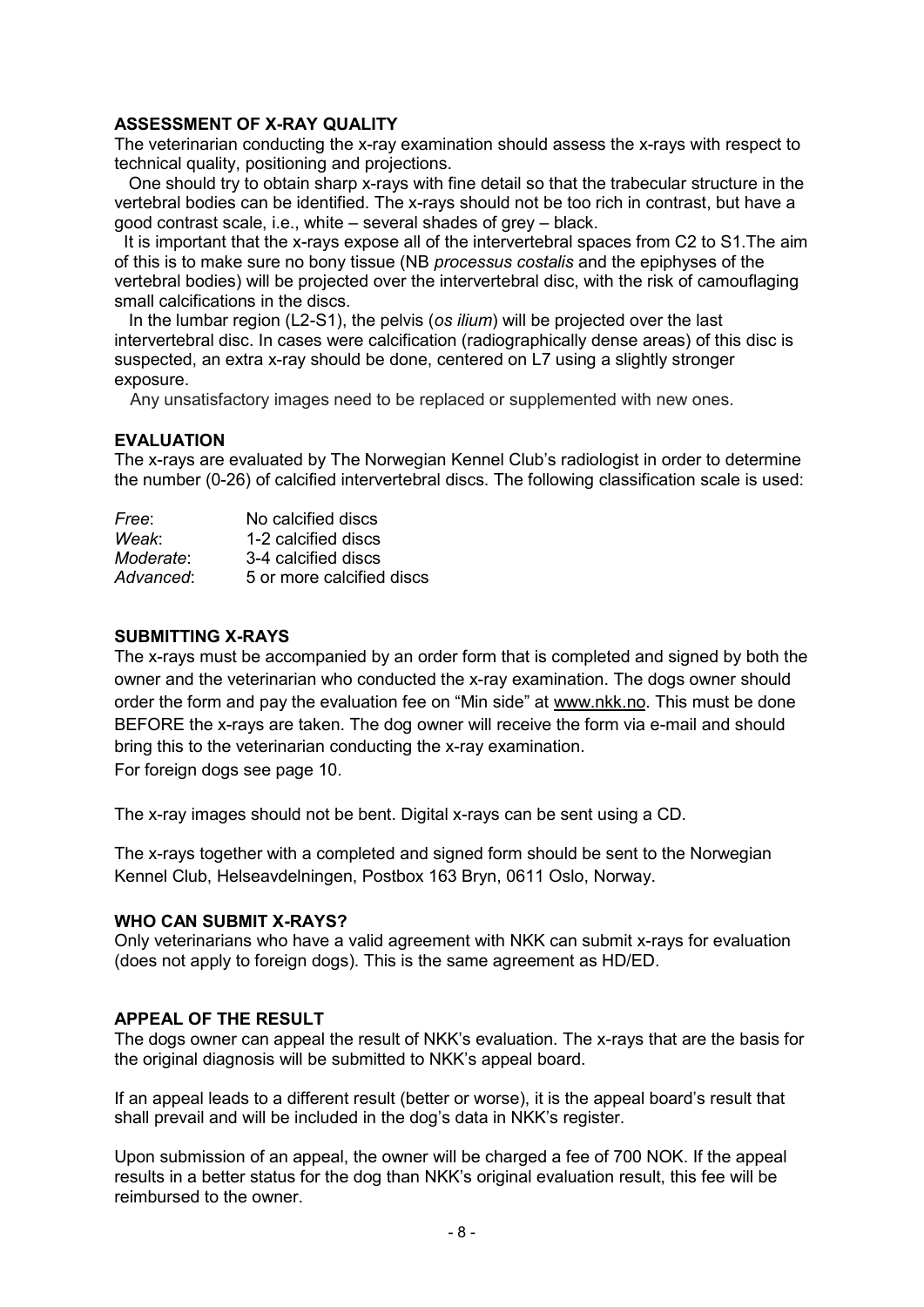#### **REGISTRATION OF DIAGNOSES FOR DOGS WITH CLINICAL SYMPTOMES WHO ARE EXAMINED FOR CALCIFIED INTERVERTEBRAL DISCS AND/OR PROLAPSE REGARDLESS OF AGE**

In order to ensure registration of definite diagnoses in cases where the dog is not necessarily of official radiographic age, NKK and SVF have determined the following quidelines for registration:

If the examining veterinarian diagnoses calcified intervertebral discs and/or prolapse on the basis of clinical symptoms, radiographic findings or other examinations, the x-rays and a description of the examination findings can be sent to NKK. A copy of the dog's registration certificate should be enclosed and the dog's ID-number should be checked and confirmed in the form signed by both the veterinarian and the owner. When a diagnosis of prolapse, or a moderate or advanced degree of calcified intervertebral discs is confirmed by NKK's radiologist, the diagnosis will be registered in NKK's register, and NKK will pay for the evaluation and registration of the result. The owner and the primary veterinarian will be informed of the result of NKK's evaluation.

A separate form for this purpose is available online at [www.nkk.no.](http://www.nkk.no) The form must accompany the x-rays. Contact the Health Department (helse@nkk.no) if you have any questions.

#### **REFERENCES**

- 1. Ball MU, McGuire JS, Swaim SF, Hoerlein BF. Patterns of occurence of disk disease among registered dachshunds. J Am Vet Med Assoc 1982; 180: 519-22.
- 2. Schriver Nilsson N. Diskusprolaps hos gravhund—en populasjonsundersøgelse. Kjøbenhavn 2001. Thesis. Royal Veterinary and Agricultural University.
- 3. Hansen HJ. A pathologic-anatomocal study on disc degeneration in dog. Acta Orthop Scand 1952; suppl. 11, 1-117.
- 4. Jensen VF, Arnbjerg J. Developement of intervertebral disk cacification in the dachshund: a prospective study. J Am Anim Hosp Assoc 2001; 37(3): 274-82.
- 5. Gage ED. Incidence of clinical disc disease in the dog. J Am Anim Hosp Assoc 1975; 11: 135-8.
- 6. Stigen Ø. Calcification of the intervertebral discs in dachshund: An estimation of heritability. Acta Vet Scan 1993; 34: 357- 61.
- 7. Jensen VF, Christensen KA. Inheritance of disc calcification in the dachshund. J Vet Med A 2000; 47(6): 331-40.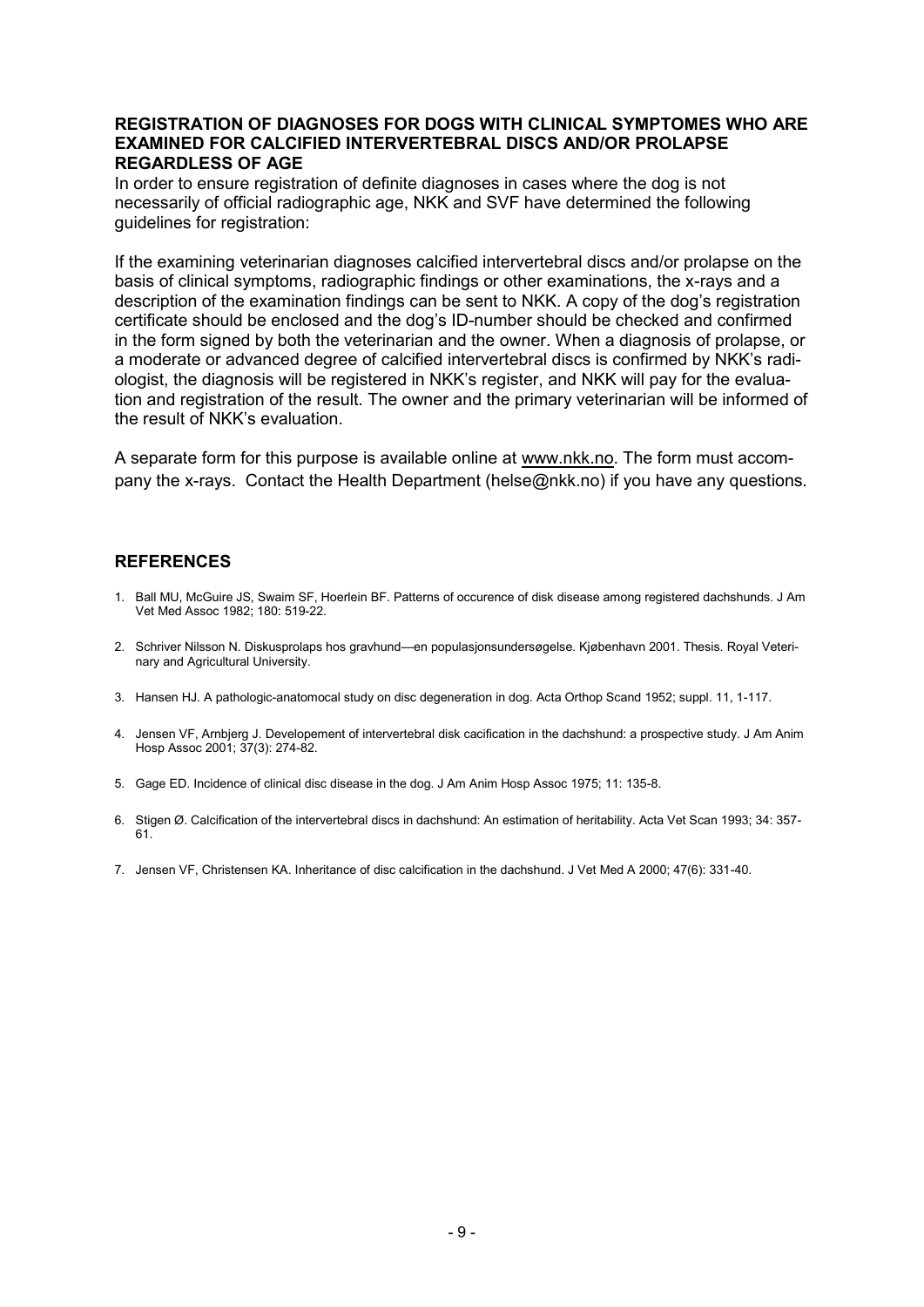### **FOREIGN DOGS NOT REGISTRATED IN NKK**

The Norwegian Kennel Club can evaluate X-rays for foreign dogs not registered in the Norwegian Kennel Club. The X-rays will be evaluated, but it will not be registered in NKK's data register. The owner of the dog will be notified of the result in a letter or e-mail.

#### **CONSENT FROM NATIONAL KENNEL CLUB**

NKK is bound by international agreements, and a dog is supposed to be X-rayed and evaluated in the country where it is registered (and live). However, for dachshunds that is often not possible. We wish to help to evaluate the x-rays from foreign countries, but in order to do so we need the consent from the national kennel club. We have consent from the following kennel clubs:

- The Swedish Kennel Club
- The Kennel Club (UK)

For other countries, the owner or breed club must contact the national kennel club in advance to determine if they object to the Norwegian Kennel Club administrating the evaluation of X-rays for dogs registered in their country.

#### **HOW TO PROCEED**

The x-rays together with the completed and signed form should be sent to the Norwegian Kennel Club, Helseavdelingen, Postbox 163 Bryn, 0611 Oslo, Norway.

Foreign dogs not registered in the Norwegian Kennel Club need to use a specific form available on nkk.no, and the evaluation must be paid for online in advance.

Unfortunately, the online instructions are in Norwegian, but below is an English instruction on how to proceed:

- 1. Use the following link <http://www.nkkbutikken.no/produktkategori/helse/> (or go to nkk.no > nettbutikken > Til firbente > Helse)
- 2. Choose the product "X-ray evaluation":

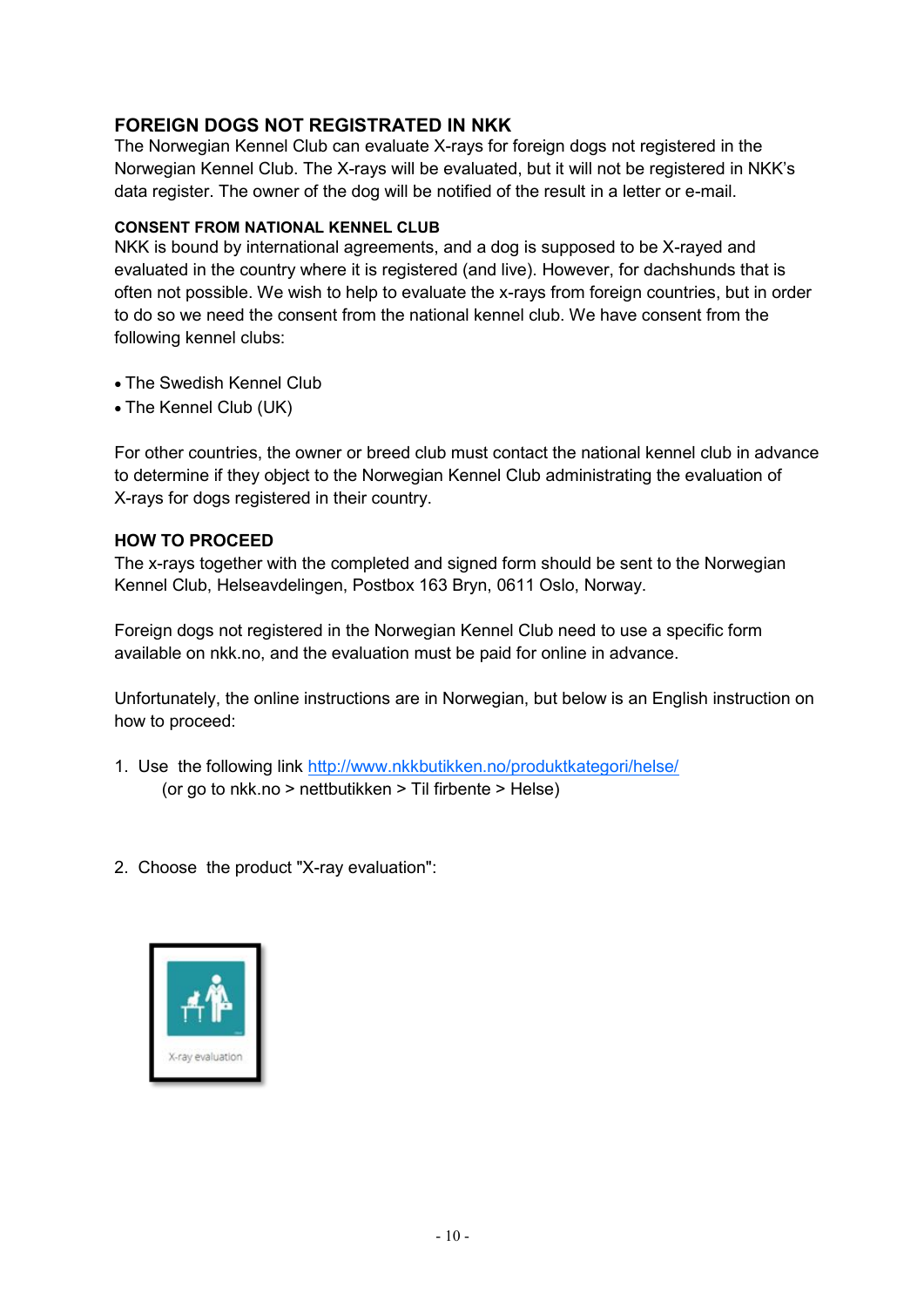3. Download the form, choose number of dogs, and press "Kjøp":

|                                                                                    | X-ray<br>evaluation<br>285.00                                                                                            | Choose number of dogs |
|------------------------------------------------------------------------------------|--------------------------------------------------------------------------------------------------------------------------|-----------------------|
|                                                                                    | $1 + 1$<br><b>AM 10 Wahrint</b><br>Payment for evaluation of                                                             |                       |
|                                                                                    | Koya for hereign decisionals.<br>earl registrated with it the<br>footwegten Kinnent Dub.<br><b>EDepoted 12 Education</b> |                       |
| Beskriving Critics III.                                                            | million ag bona."                                                                                                        |                       |
| Produktbeskrivelse<br>registered within the Normalian termel (2ub (1600)           | Kayment for exaluation of a root for foreign dackdrunds not                                                              |                       |
| A specific form has be for Nind out in<br>can be equativel by contacting helive to | 1901 will ent evaluate any 30 out before payment is registered<br>the plebares are spiken. The form a looking on our a   | Download form         |
| Steps consuled by advertisining the lockey.                                        | minider to enablets the nears. She half also needs a<br>configuration from the catcored second (Sub that states that     |                       |

4. The following box will appear, and choose "Vis handlekurven":



5. Choose the blue box "Fortsett til kassen":

|   | Handlekurv        |                             |          |        |                                               |                |                  |
|---|-------------------|-----------------------------|----------|--------|-----------------------------------------------|----------------|------------------|
|   |                   |                             | Produkt. | Pris   | Aricalt                                       |                | <b>Total</b>     |
| × |                   | <b>British Institutions</b> |          | 385 kr |                                               | $+$ (ii)       | $-1054r$         |
|   | Bruk rabattkupang |                             |          |        |                                               |                |                  |
|   |                   |                             |          |        |                                               |                |                  |
|   |                   |                             |          |        |                                               |                | Handlekurv total |
|   |                   |                             |          |        | <b>CONTRACTOR</b><br><b>Handlekury delsum</b> | 285 kr         |                  |
|   |                   |                             |          |        | 854 SHR (789 MK) 8<br>Frakt:                  | Tastyns (Srim) |                  |